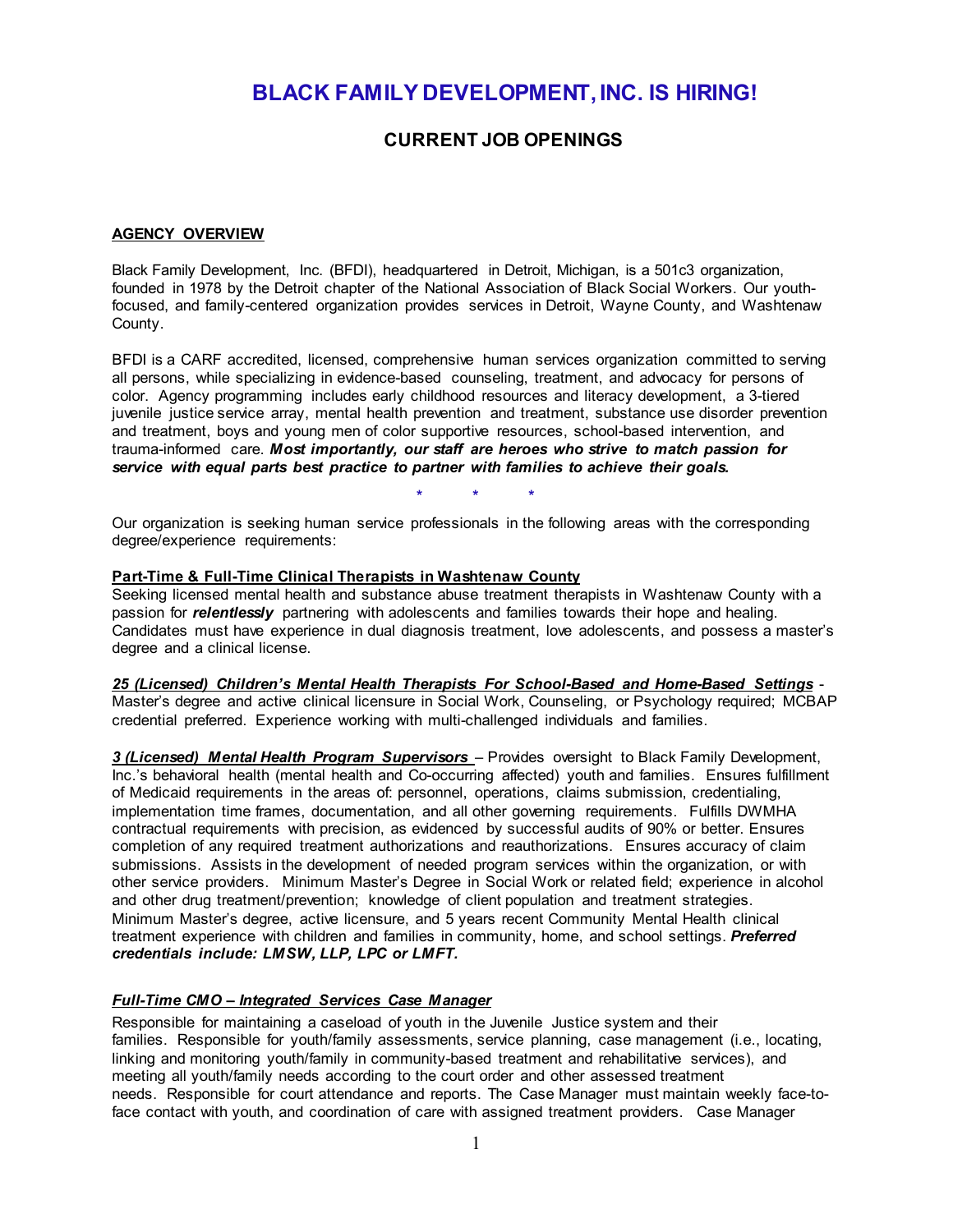ensures youth receive increased opportunities for health social, emotional, physical, and cognitive development. *Minimum Bachelor's degree (Master's preferred).* **Bachelor's Degree/Master's Degree preferred in social work, sociology, psychology, or guidance counseling and a minimum of 2 years working with formal system-involved youth and their families**.

**Part-Time Youth United Advocate** - Work within a youth led initiative that promotes youth voice and youth partnerships in Wayne County System of Care. Between the ages of 18-25, a resident of Wayne County, demonstrate leadership qualities, and have received services within the juvenile justice, public mental health, child welfare and/or special education systems.

*Part-Time Youth Peer Support Specialist* - Part-time position for a young adult, ages 18 or older (can only remain in the position through age 26), with lived experience who received mental health services as a youth. Willing and able to self- identify as a person who has or is receiving public behavioral health services and is prepared to use that experience in helping others. Experience receiving services as a youth in complex, child serving systems (behavioral health, child welfare, juvenile justice, special education, etc.) preferred.

## *Full-Time and Contractual Substance Abuse Therapists in Detroit*

Seeking licensed substance abuse therapist for adolescents and their families located in Detroit. Responsible for providing weekly office, telehealth, or home-based addiction therapy. Experience providing Cognitive-Behavioral Therapy preferred. *Medicaid-approved credentials required. Master's degree preferred. Social Workers preferred.*

## *Full-Time Wraparound Facilitator (2)*

Responsible for developing and coordinating family-centered teams to meet the individualized needs of children and families in accordance with the Wraparound Milwaukee Model. Provide general case management services including: case planning, treatment planning, family conferencing, family focused/centered intervention, tenants of the model and documentation and ensures all services are maintained with an emphasis on culturally competent services.

Responsible for the development of an integrated treatment plan with the Child/Family Team. Must provide daily case management and leadership to ensure implementation of services and supports to the child and their family/caregiver, as agreed upon in the treatment plan. **Master's Degree Preferred in Social Work or related field; must have experience in family-focused and family-centered practice and strength-based services.**

## *Full-Time Human Resources Director*

Seeking Human Resources (HR) Director with 7-10 years' experience in supervision and H.R. administration within corporate and non-profit environments. The HR Director is directly responsible for the overall administration, coordination, and evaluation of the Human Resources function. Other duties of the HR Director are to oversee recruitment performance indicators and metrics for Recruiter, ensure performance metrics are fulfilled of the Human Resource Generalists, and ensure the HR Department responds to organizational compliance with labor laws by researching the law, develop policy and implement recommendations. Minimum Bachelor's degree in Human Resource Management required (Master's preferred).

## *Full-Time Human Resources Generalist II*

Seeking Human Resources (HR) Generalist II with five (5) or more years of experience to support management-level staff, and perform a variety of personnel-related tasks for Black Family Development, Inc. The primary duty of an HR Generalist is to collect and manage all data pertaining to Black Family Development, Inc. employees. The HR Generalist is also involved in the recruiting, hiring, on-boarding training and off- boarding of employees. Minimum Bachelor's degree in Human Resource Management required.

#### *Full-Time or Part-Time Human Resources Recruiter*

Seeking HR Recruiter to actively approach eligible candidates to fill BFDI position vacancies, and serve as a key feeder for positioning qualified individuals to BFDI leadership. Responsibilities include sourcing candidates online; and, tapping human service and other markets for viable candidates through direct face-to-face, email, and social media platforms. Candidate will conduct phone screenings, job interviews, update job postings, and work in conjunction with Human Resources team members.